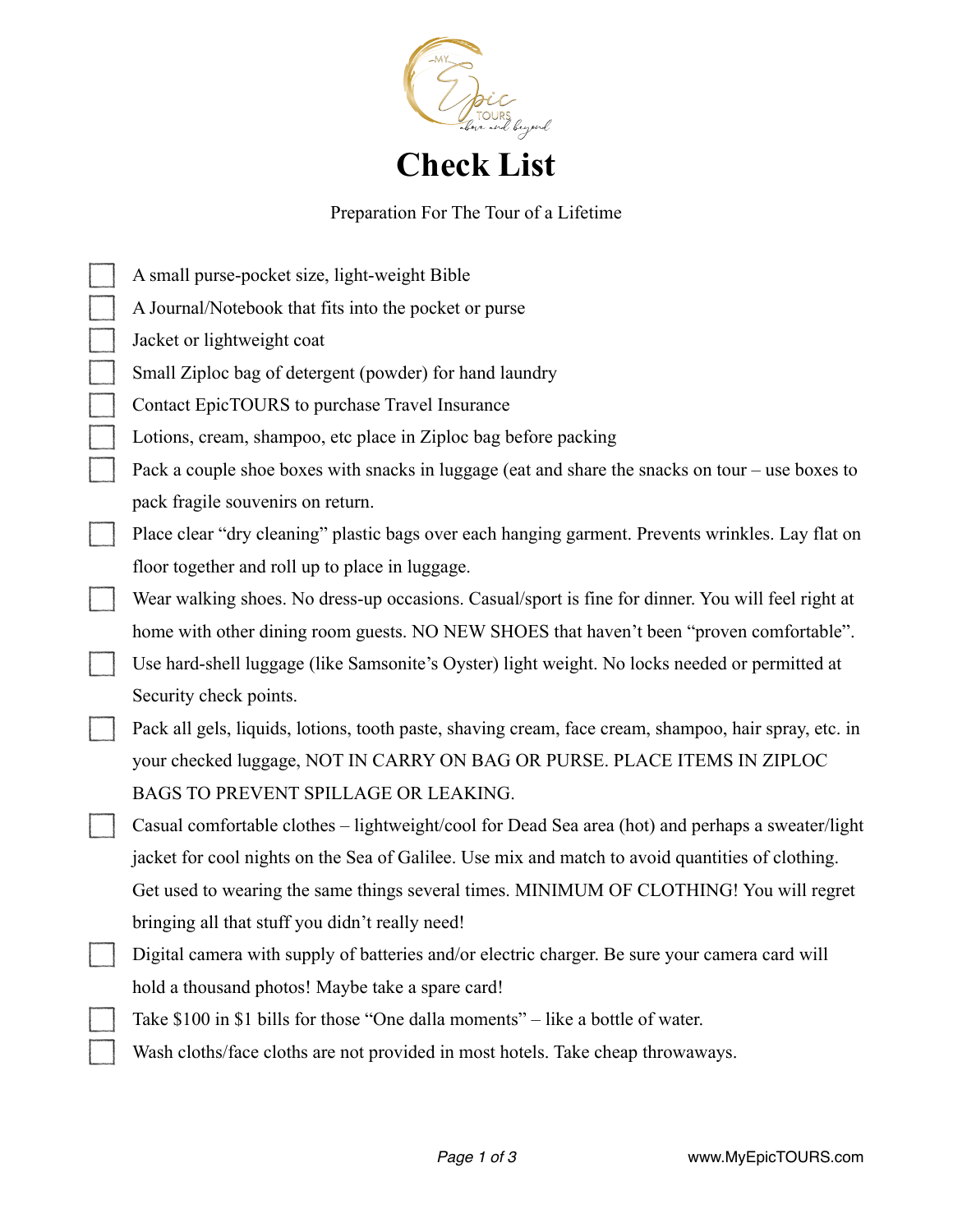- DO NOT TAKE LARGE AMOUNTS OF CASH. Use Debit or Credit Cards. A few \$20s is good. There will be no need to exchange your money. US\$ are welcome. Cash cards from AAA or American Express work well but the merchants love cash.
- A supply of Immodium, Advil/Tylenol, small tube of Bacitracin or Cortisone cream and bandaids. If you don't need them, some else may need them.
- Carry on bag ! Do not over pack. Leave lots of empty space for your souvenirs. Be sure it will fit in the overhead bin of the airplane. A
- spinner with 4 wheels is the easiest to manage. Be sure the bag is light weight before you pack it! Two personal items may be carried on the plane. For ladies, a purse and the Carry on luggage. For men, a carry on piece and a personal piece like Computer case or brief case. OVER THE SHOULDER GETS HEAVY TO MANAGE – USE WHEELS WHEN POSSIBLE – LONG WALKS IN AIRPORT CONCOURSES!
- Strong luggage tags with your name and address attached to the main handle of your luggage and carry-on. We will provide color coded markers to quickly identify our luggage on conveyor belts in the airports.
- Waist purse ! An absolute necessity. Men must not carry money and passport in pockets. All persons should wear a waist purse that fits neatly in front right over your belly button – and under your shirt/blouse/sweater tail. Pick- pockets will be challenged to find your valuables & money if you follow this advice.
- If you like a cup of tea or coffee first thing in the morning, take tea bags, Splenda, a plastic spoon and mug, and for the coffee drinkers, buy the "coffee bags" (they are just like tea bags, except they have ground coffee in them. Take a small container of Coffee Mate or the individual packets. Electric gadget to place into mug and heat water. Can be bought at travel & luggage stores. It is a simple cord with an element on the end that you place into the cup of water and –wa la- it heats it up!
- PAY ATTENTION HERE! Learn the difference between an electric Converter and an adapter. A CONVERTER CONVERTS THE 220 TO 110. The ADAPTER simply adapts the plug to fit the Israeli socket. You will need both. It comes as a set. I am not fond of Radio Shack's product. Try a Samsonite luggage store or BestBuy type of store. If you buy Radio Shack, Don't skimp on the price! Get the best set they have.